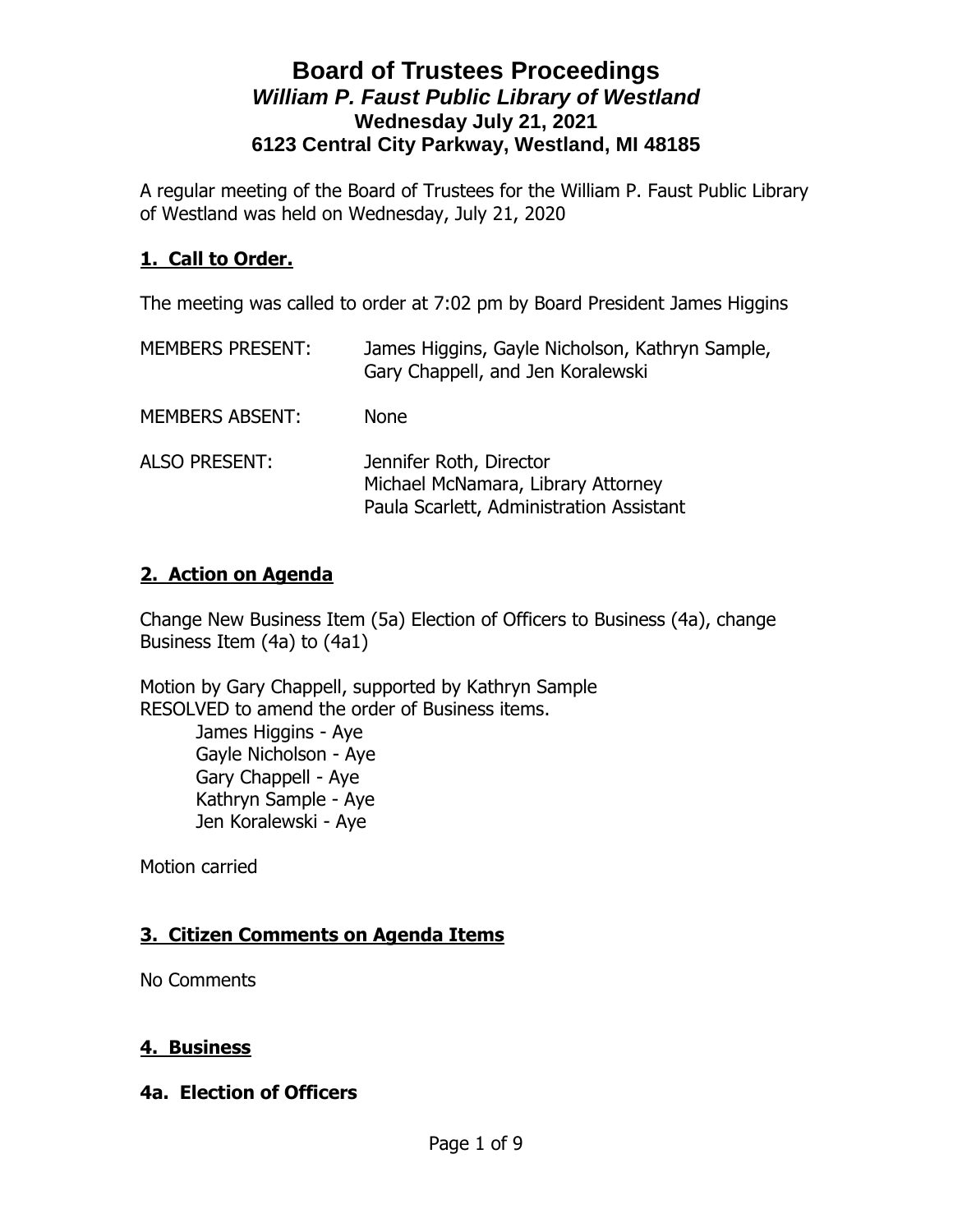Election of President Motion by Gary Chappell, supported by Kathryn Sample

RESOLVED to open nomination for Library Board President. James Higgins - Aye Gayle Nicholson - Aye Gary Chappell - Aye Kathryn Sample - Aye Jen Koralewski - Aye

Motion carried

Kathryn Sample nominated James Higgins for President. James Higgins accepted the nomination.

Motion by Gary Chappell, supported by Gayle Nicholson

RESOLVED to close nominations for Library Board President. James Higgins - Aye Gayle Nicholson - Aye Gary Chappell - Aye Kathryn Sample - Aye Jen Koralewski - Aye

Motion carried

Motion by Gary Chappell, supported by Gayle Nicholson

RESOLVED to elect James Higgins Library Board President.

James Higgins - Aye Gayle Nicholson - Aye Gary Chappell - Aye Kathryn Sample - Aye Jen Koralewski - Aye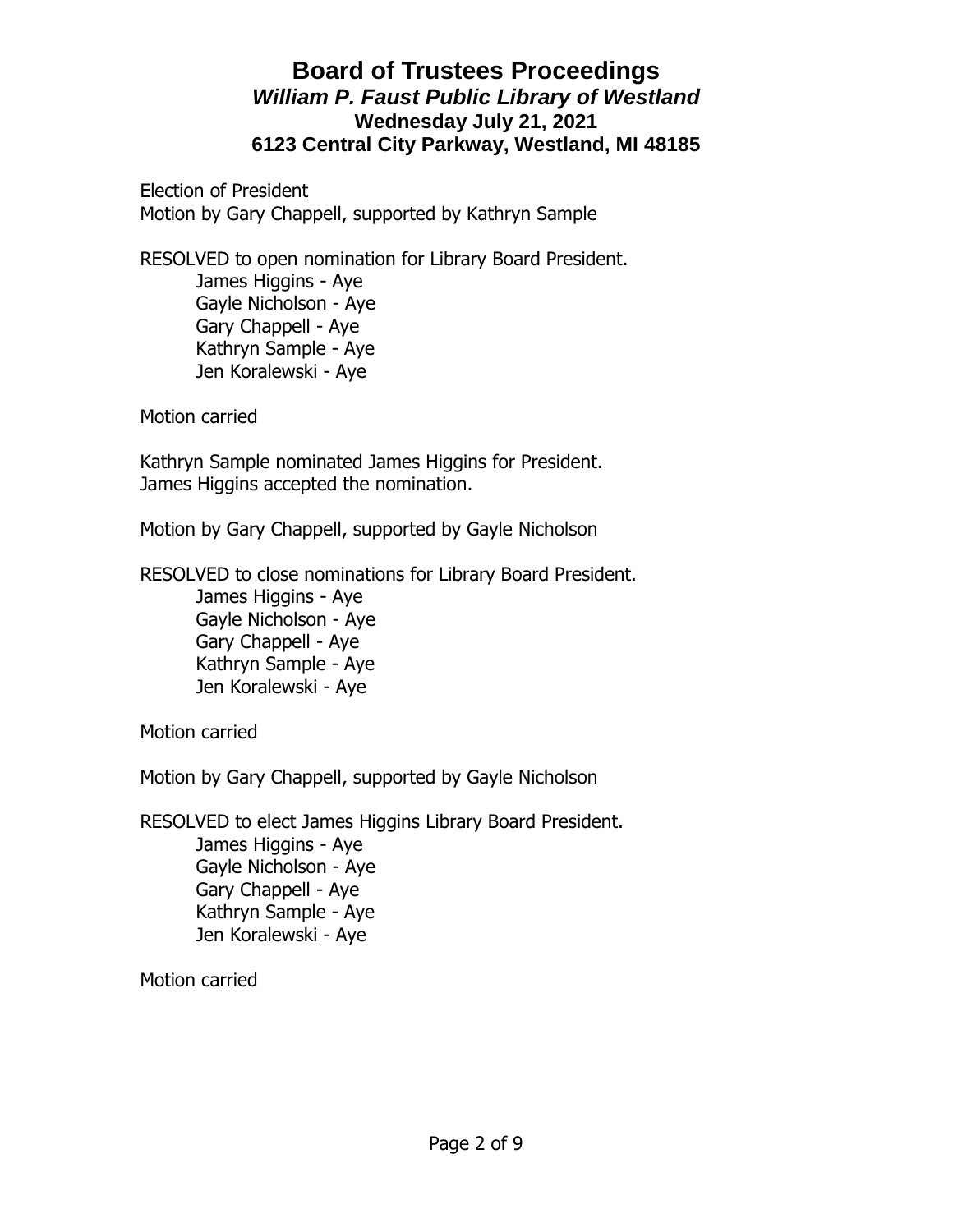Election of Vice President Motion by Kathryn Sample, supported by Jen Koralewski

RESOLVED to open nomination for Library Board Vice President. James Higgins - Aye Gayle Nicholson - Aye Gary Chappell - Aye Kathryn Sample - Aye Jen Koralewski - Aye

Motion carried

James Higgins nominated Gayle Nicholson for Vice President Gayle Nicholson accepted the nomination.

Motion by Kathryn Sample, supported by Jen Koralewski

RESOLVED to close nominations for Library Board President. James Higgins - Aye Gayle Nicholson - Aye Gary Chappell - Aye Kathryn Sample - Aye Jen Koralewski - Aye

Motion carried

Motion by Jen Koralewski, supported by Gary Chappell

RESOLVED to elect Gayle Nicholson Library Board Vice President. James Higgins - Aye Gayle Nicholson - Aye

> Gary Chappell - Aye Kathryn Sample - Aye Jen Koralewski - Aye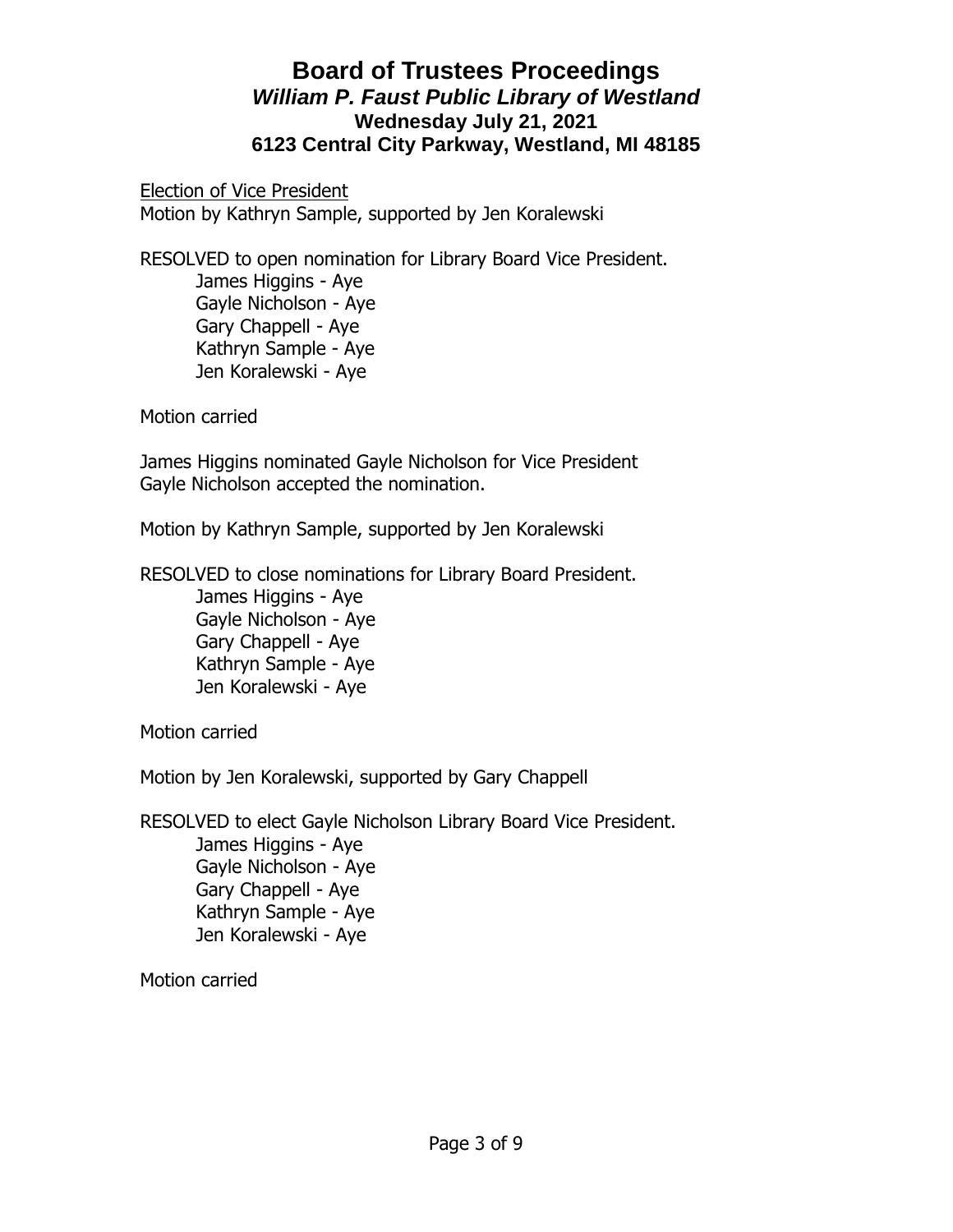Election of Treasurer Motion by Gary Chappell, supported by Jen Koralewski

RESOLVED to open nomination for Library Board Treasurer. James Higgins - Aye Gayle Nicholson - Aye Gary Chappell - Aye Kathryn Sample - Aye Jen Koralewski - Aye

Motion carried

Jen Koralewski nominated Kathryn Sample for Treasurer. Kathryn Sample accepted the nomination.

Motion by Gary Chappell, supported by Gayle Nicholson

RESOLVED to close nominations for Library Board Treasurer. James Higgins - Aye Gayle Nicholson - Aye Gary Chappell - Aye Kathryn Sample - Aye Jen Koralewski - Aye

Motion carried

Motion by Gary Chappell, supported by Gayle Nicholson

RESOLVED to elect Kathryn Sample Library Board Treasurer. James Higgins - Aye Gayle Nicholson - Aye Gary Chappell - Aye

 Kathryn Sample - Aye Jen Koralewski - Aye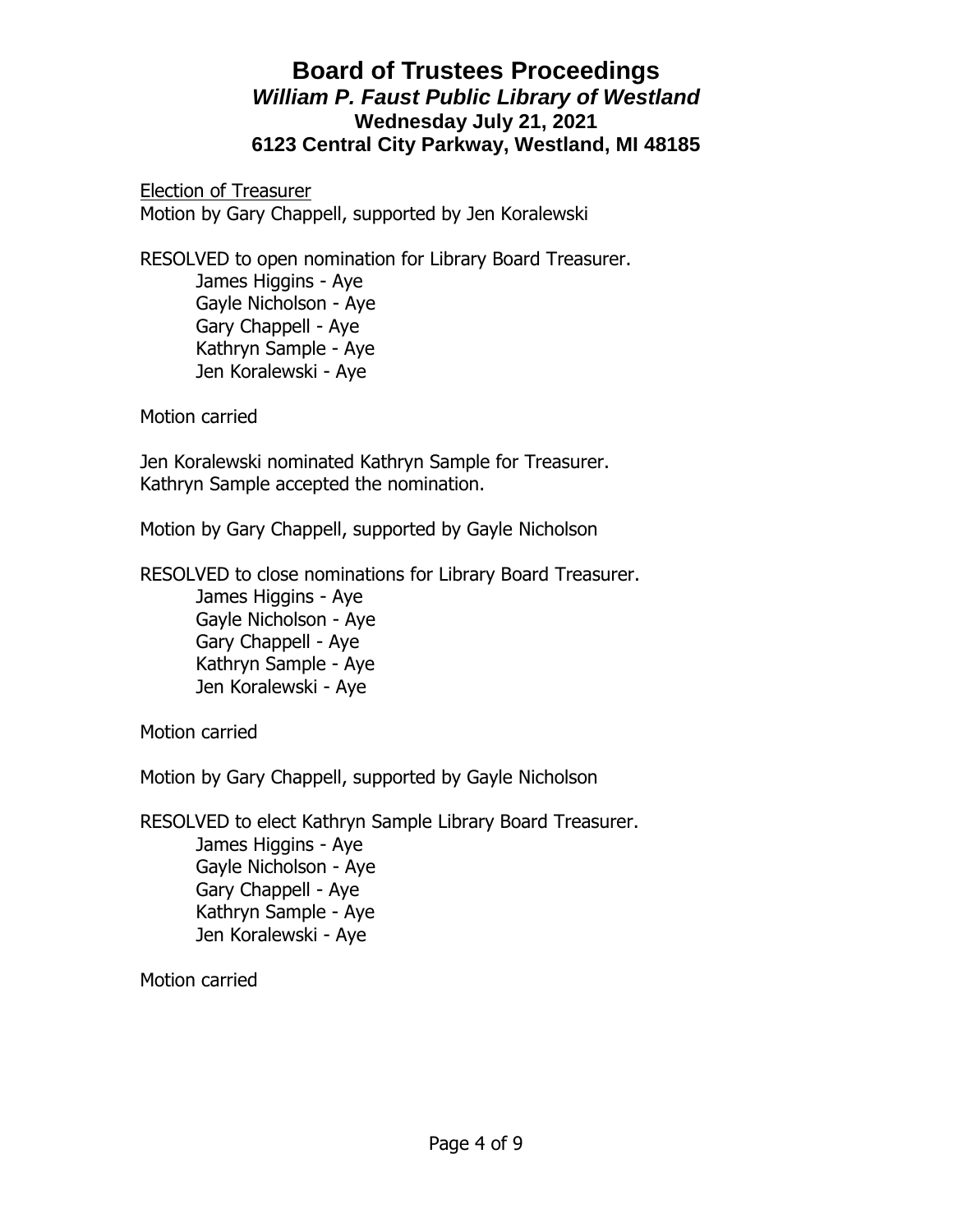Election of Secretary Motion by Kathryn Sample, supported by Jen Koralewski

RESOLVED to open nomination for Library Board Secretary. James Higgins - Aye Gayle Nicholson - Aye Gary Chappell - Aye Kathryn Sample - Aye Jen Koralewski - Aye

Motion carried

James Higgins nominated Gary Chappell for Secretary. Gary Chappell accepted the nomination.

Motion by James Higgins, supported by Kathryn Sample

RESOLVED to close nominations for Library Board Secretary. James Higgins - Aye Gayle Nicholson - Aye Gary Chappell - Aye Kathryn Sample - Aye Jen Koralewski - Aye

Motion carried

Motion by Gayle Nicholson, supported by Jen Koralewski

RESOLVED to elect Gary Chappell Library Board Secretary.

James Higgins - Aye Gayle Nicholson - Aye Gary Chappell - Aye Kathryn Sample - Aye Jen Koralewski - Aye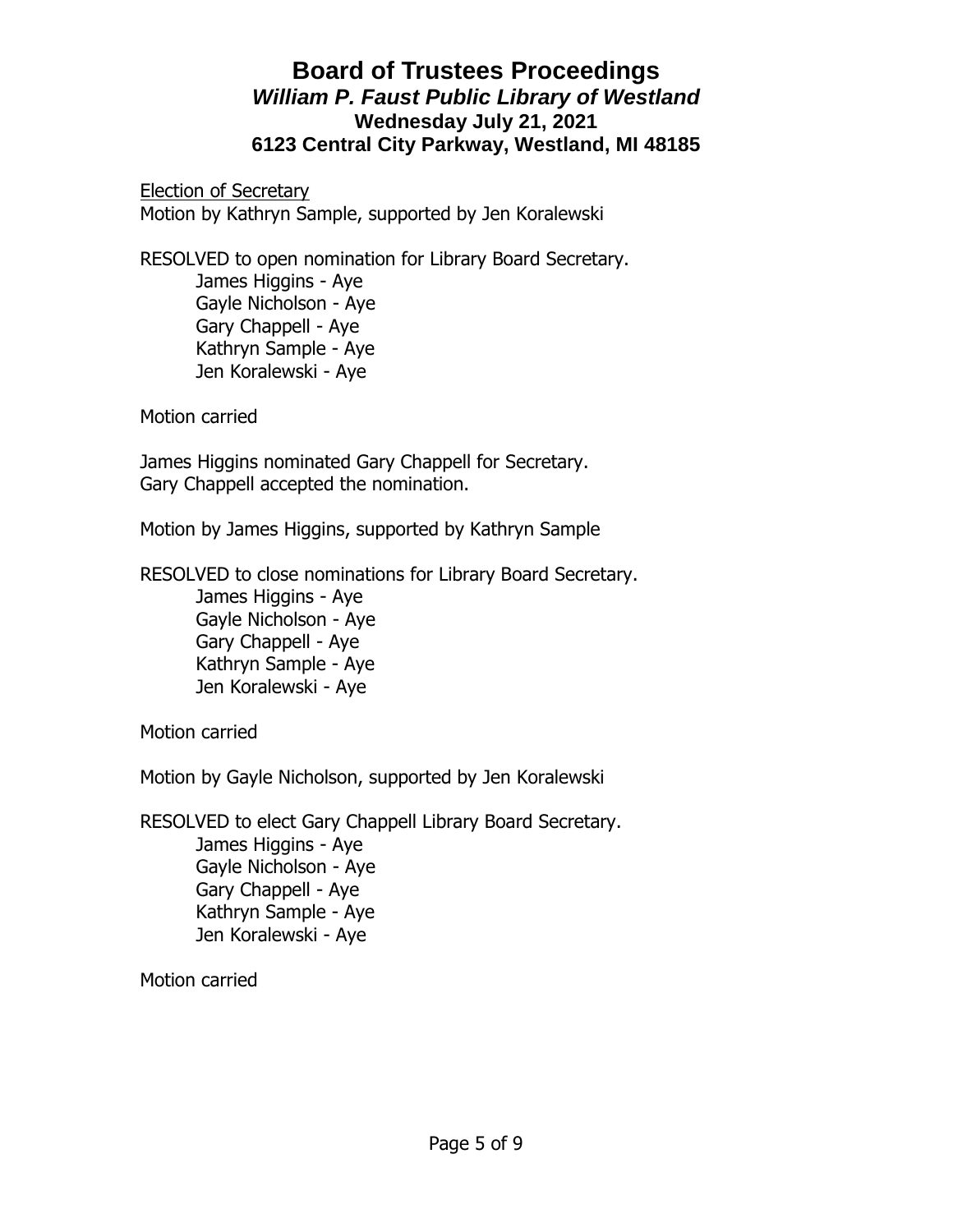**4a1.** Approval of minutes from Regular Session, June 16, 2021 Motion by Gary Chappell, supported by Jen Koralewski

RESOLVED to Approval of minutes from Regular Session, June 16, 2021 James Higgins - Aye Gayle Nicholson - Aye Gary Chappell - Aye Kathryn Sample - Aye Jen Koralewski - Aye

Motion carried

#### **4b. Approval of Bills for June 2021**.

Motion by Kathryn Sample, supported by Gary Chappell

RESOLVED to approve June 2021 bills as presented. James Higgins - Aye Gayle Nicholson - Aye Gary Chappell - Aye

> Kathryn Sample - Aye Jen Koralewski – Aye

Motion carried

#### **4c. Budget Updates**

No final 20-21 FY Budget updates. We are still receiving Invoices for the 20-21 Fiscal Year. They will be provide at the August Board Meeting.

#### **4d. PMC Updates**

Library met with PMC via Zoom on July 20. Set up the Library Open House tour for Library Patrons on August 11. Guided tours between the staff and patrons to get their input on the changes they would like implemented. PMC would like to present to the Board at the September meeting. Jennifer to get with WLND for 3 min presentation about the Open House. Similar to the one that Mayor Wild did for the Marchall Open House.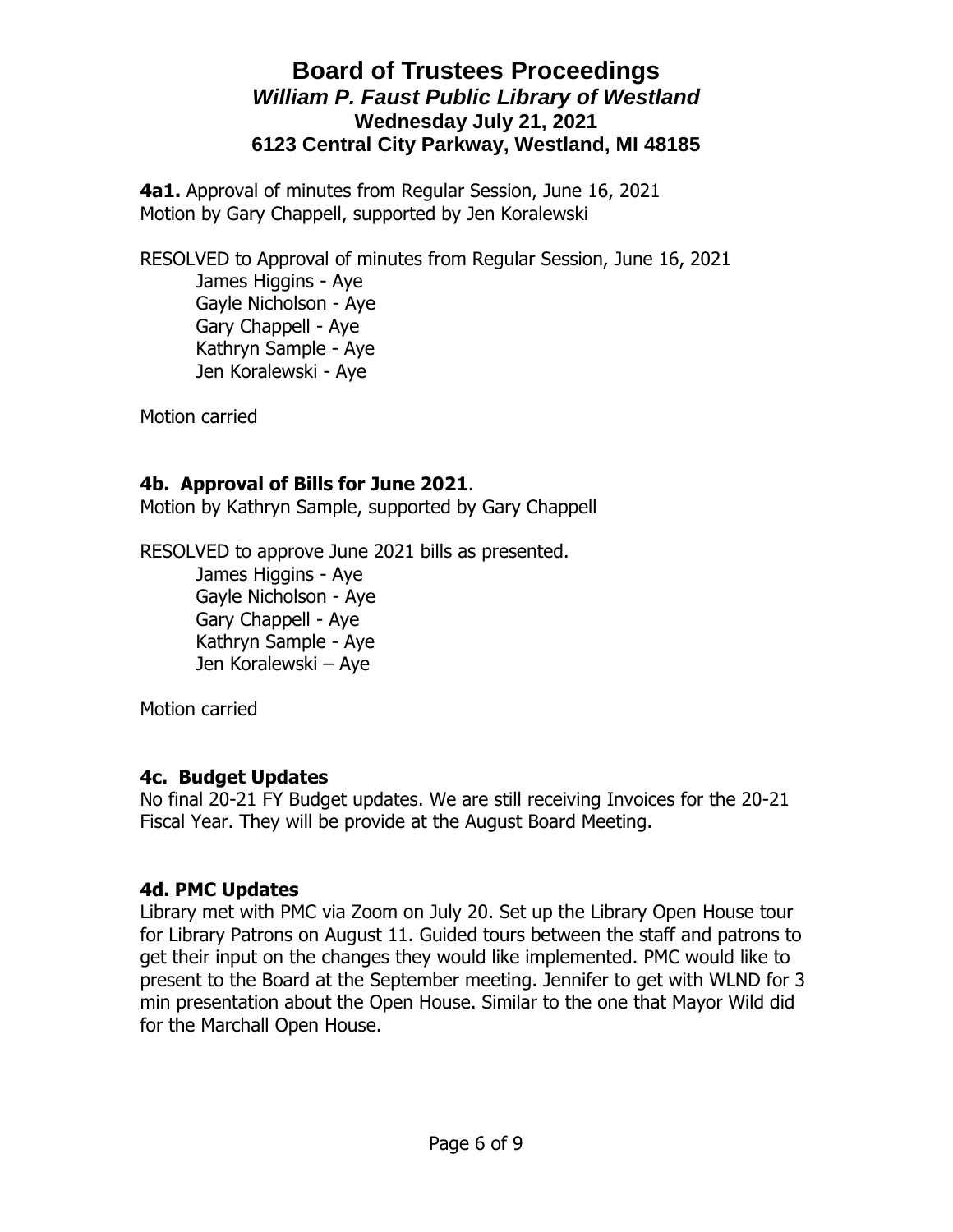### **4e. Updates for the Library**

1. Lockers

Lockers are on track to be delivered. We are awaiting the actual delivery date, which should be the 3<sup>rd</sup> week in August.

2. Electric Sign

The sign is also on track to be delivered; this should be the  $3<sup>rd</sup>$  week in August.

3. Picnic Tables & Chairs – Tables should ship on July 22. Trash cans will ship the following week. We are waiting on the confirmation of the Tables.

4. Chairs

We expect to order 55 shortly. Many chairs are original and need to be replaced.

### **4f. Friends of the Library**

No Comments

#### **5. New Business**

a. Board Elections (Moved to 4a)

b. Sprinkler System

Brightview has accessed our 25-year-old sprinkler system, and it requires repairs. These repairs will not exceed \$5,000 for materials.

Motion by Gary Chappell, supported by Jen Koralewski

RESOLVED to approve sprinkler maintenance as presented, costl not exceed \$5,000.

James Higgins - Aye Gayle Nicholson - Aye Gary Chappell - Aye Kathryn Sample - Aye Jen Koralewski – Aye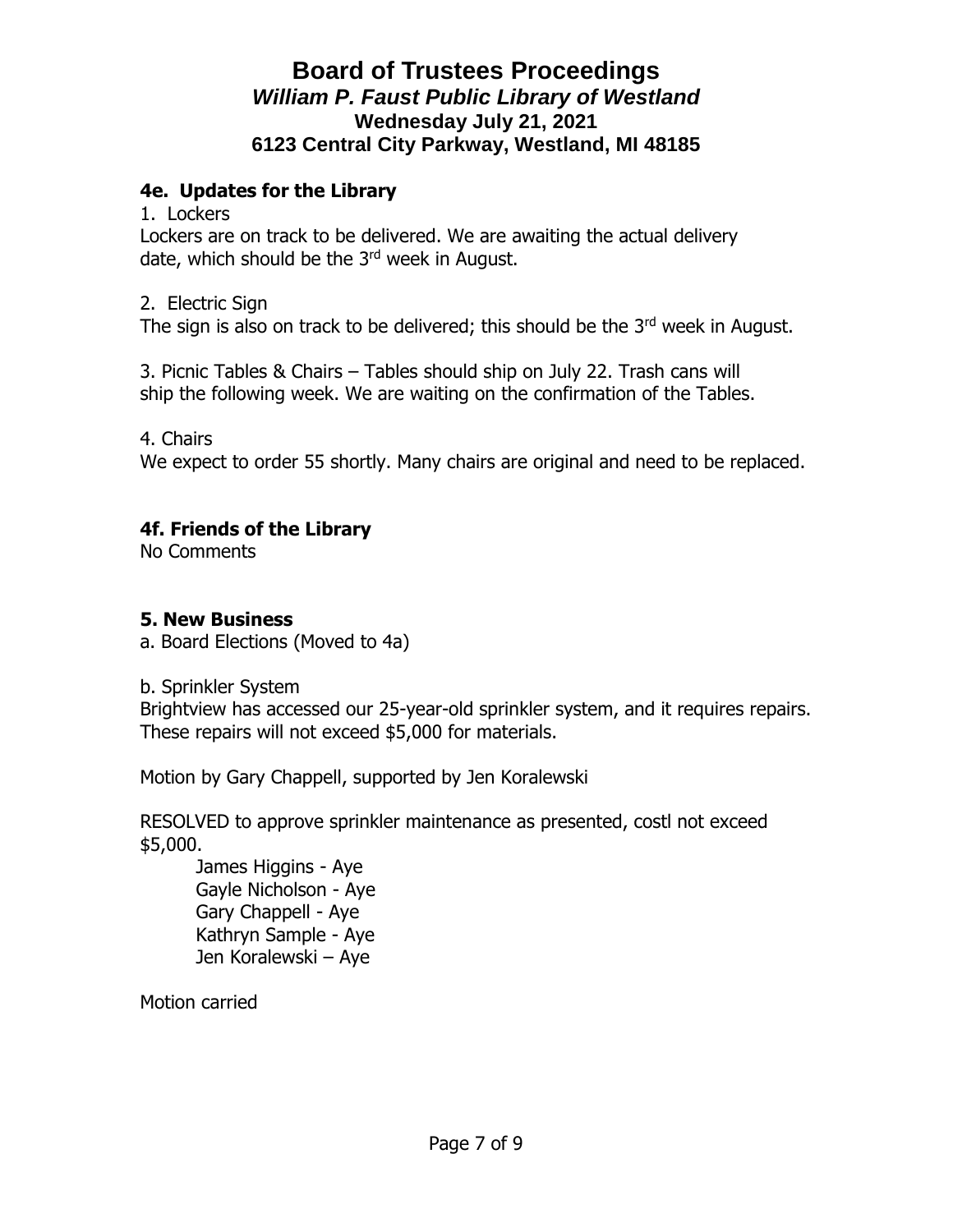#### **6. Directors Report**

The homebound delivery has restarted. At present, we have more drivers than Patrons in need of this service.

The Youth Department participated in the Wayne-Westland Champions Program again this year. We passed out over 200 books to kids. The Summer Reading Program is going well with the Youth Department.

Technical Services Department is in the process of hiring three new Library Aides.

Circulation has ordered a new register. Circulation is also working with Adult Services on an Outreach Program to create Library Cards.

### **7. Citizen's Comments**

A citizen was happy to hear that we have gone fine-free. But would like to be able to check out more than seven DVDs at a time. Plymouth Library allows 30 to be checked out at a time. The Library is an essential element of the City.

### **8. Board Members Comments**

Congratulations to Kathryn for being appointed to another five years on the Board.

Jen Koralewski is happy to see everyone at all of the Community Events around the City.

James Higgins is excited about all of the work that is completed around the Library.

### **9. Next Meetings Topics**

Budget Update

### **10. Adjournment**

Motion by Gary Chappell, supported by Jen Koralewski

RESOLVED to adjourn the meeting.